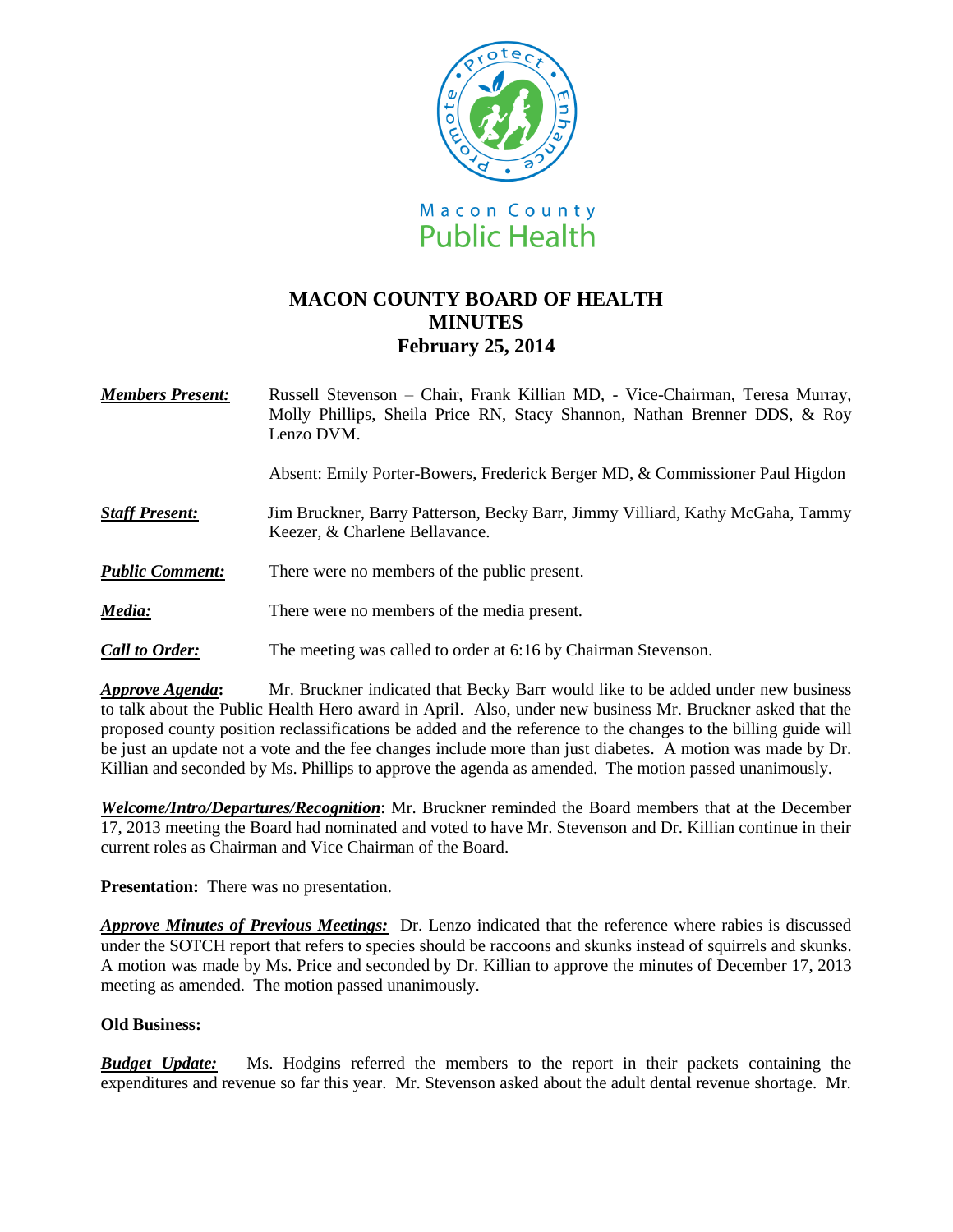Villiard indicated this could be primarily attributed to the time when the clinic was without a hygienist. He also indicated that they would be working on community outreach to build the clientele back up.

## **New Business:**

.

*Update to Sliding Fee Scale:* Ms. Hodgins reported that there were some changes made iodn regard to the federal poverty level that affect our sliding fee scale. We have adjusted our fee scale to reflect these changes.

*Fees:* Ms. Hodgins referred the members to the list of fees that the finance committee is asking the board to approve. The changes are primarily due to pricing in the market. The changes requested: Round off the diabetes fees to the nearest dollar similar to other agency fees; and to add lab fee which correspond to CPT codes that we do not currently have on our fee plan.

Ms. Phillips asked if it wouldn't be easier if the board didn't have to approve every fee change and Dr. Killian asked if we couldn't try to do all fee changes on a quarterly basis. Ms. Hodgins answered that it is unfortunate that our fees change month to month but in order for us to be able to charge a patient the current rate, so we are not losing revenue, we have to present them in a timely manner. Mr. Bruckner indicated that he would be discussing the process of fee approval again with the County Attorney, Manager and if necessary the Board of Commissioners. Ms. Price asked if there was any prohibition of getting an email vote for these items to get a more timely result. Mr. Bruckner said he has discussed this with the county attorney, Chester Jones, and was advised that there was nothing in the statutes specifically disallowing this practice; however, Mr. Jones indicated that he would prefer we not be the legal test case with regard to this met. A motion was made by Ms. Price and seconded by Ms. Shannon to approve the fee changes as submitted. The motion passed unanimously.

Dr. Lenzo asked how much of the cost to run the agency was actually county dollars. Mr. Bruckner stated that we would be discussing this with them when they present the next FY budget in the next few months, but currently it is very close to 50% of our funding.

Mr. Stevenson asked what trends Mr. Bruckner was seeing regarding the changes occurring which were outside our control. Mr. Bruckner indicated that one particular area where the state is seeing a significant change is in connection to Environmental Health tort claims which will most likely be impacting our budget next FY. He also indicated that within the next year or so we would probably stop seeing the Aid to County money. He also informed the Board that Community Transformation Grant funds were being eliminated effective September 30, 2014.

*Changes to BOH Schedule:* Mr. Bruckner requested several changes to the BOH meeting schedule. He requested the Board add the rabies forum to the March  $25<sup>th</sup>$  BOH meeting and for the forum to start at 5:30 p.m. here in the A/B conference room. He also requested the Board move the April meeting from the  $22<sup>nd</sup>$  to the 29<sup>th</sup>. A motion was made by Ms. Shannon and seconded by Dr. Killian to approve the changes to the schedule as proposed. The motion passed unanimously.

*Dialysis Center Update:* Ms. Keezer indicated she had a conversation with the Director at the center who indicated they had been open since August. They are currently serving 25 hemodialysis patients and approximately 40 peritoneal patients. The hemodialysis patients are those that have in-center treatments using a blood exchange process and are typically on the machines for approximately 4-5 hours at a time and, receive treatment at the facility on Monday, Wednesday and Friday. Peritoneal patients have their treatments at home using one of a couple of type of different non-blood exchange methods. All of the current patients have either Medicare or private insurance. Macon Transit is providing transportation to those patients that need it and billing their insurance. The only patients they are not able to serve at this time are high risk patients who have not started dialysis. These patients may be on a waiting list for a transplant or their lab levels are in the high risk range but, they are not at a medical risk to start dialysis as of yet and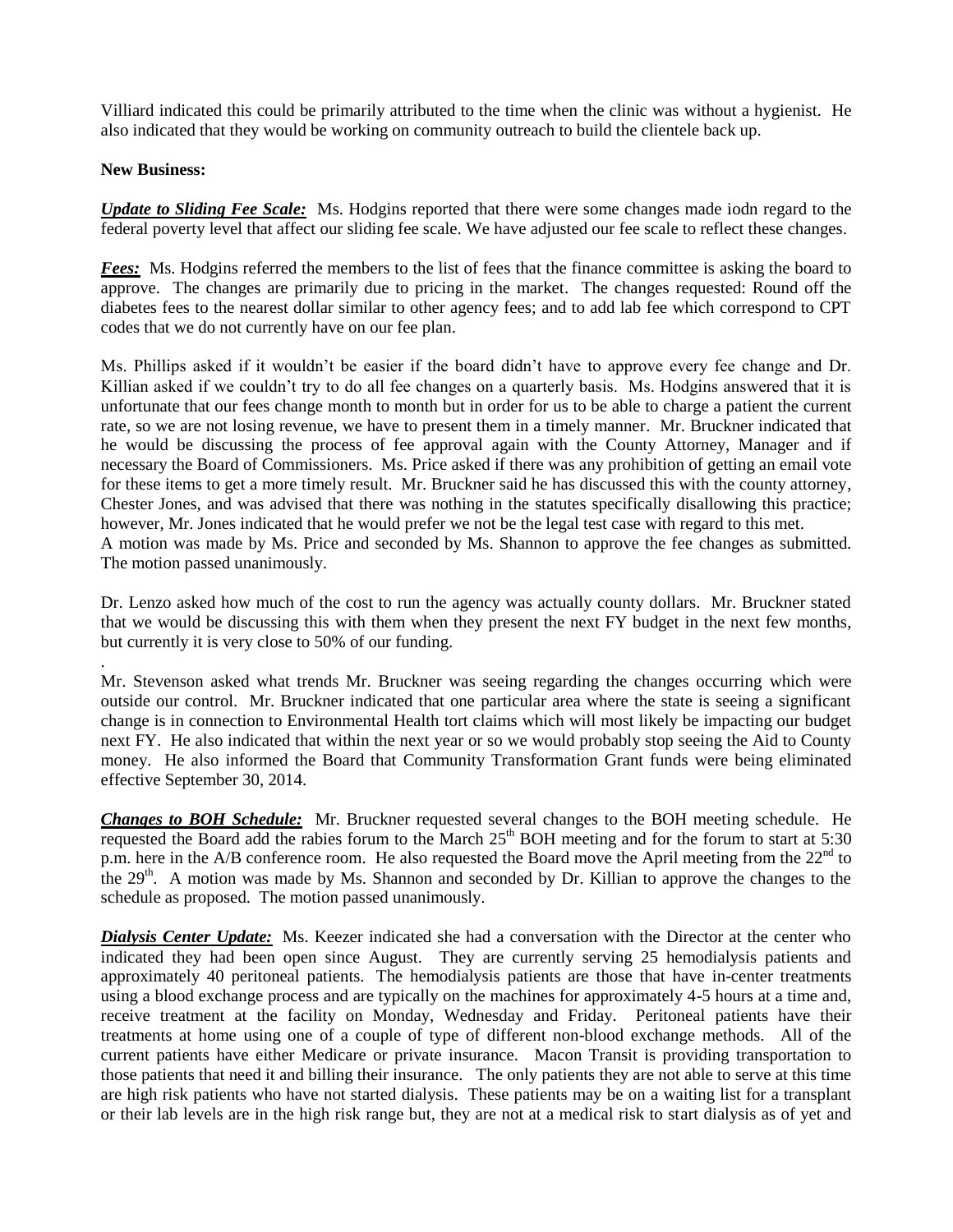are still being seen at either the Sylva or Asheville offices. The director indicated that she would be more than willing to come to a board of health meeting or to give a tour of the facility.

*Medicaid Presumptive Eligibility Changes:*Mr. Bruckner indicated that a large number of the patients that we see in our clinic for maternal health services are n longer eligible for Medicaid Presumptive Eligibility; however, we are required by NC General Statutes and federal law to continue to provide this service. Mr. Bruckner estimating that this year we will probably lose approximately \$10,000 and that next year it would be about double that amount. This change is due to a state level DMA decision to require proof of citizenship to receive Presumptive Medicaid; he however further pointed out that the delivery and post-partum period, and the child until the age of 18 would be covered by Medicaid. He expressed concern that this change would impact access to prenatal care and poor birth outcomes which will only increase the amount of future Medicaid claims..

*BC&BS Grant – Strengthening Oral Health:* Mr. Villiard indicated the Department had applied for and been accepted for a two year grant. The grant is from the BC&CS of NC Foundation in partnership with the Center for Public Health Quality, NC State University Industrial Extension Service, NC Office of Rural Health and Community Care, and UNC Schools of Dentistry and Medicine. This training and support program will focus on improving access to care and increasing preventive activities for oral healthcare for pregnant women and young children, and improve revenues for the dental programs. There will be a site visit of our current clinics sometime in March. They will be using L.E.A.N Quality Improvement processes.

*Public Health Hero Award:*Ms. Barr indicated that April is Public Health month and we generally give a community member an award at the April board of health meeting. Ms. Barr will be publishing a nomination form that can be used to recommend someone in the community that has been volunteering in the community. The nomination form will be available on the website and she will be emailing it to all Macon County Public Health employees as well as the board of health members.

*County Position Reclassification Changes:* Mr. Bruckner indicated that a few years ago the County had conducted a salary survey which included a review of current job descriptions. However, this review of job descriptions did not include Health Department positions since we fall under the Office of State Human Resources. We were hoping at the time that our job descriptions would be included in the review so we would have something to take to the County to work on reclassifying some of the positions within the Department. Since this did not occur at the time we have had several conversation with the previous County Manager (Jack Horton) and have now started those conversations back up again with the new County Manager (Derek Roland).

Mr. Bruckner informed the Board that there were at least four positions currently within the agency that need to be reclassified and the pay scales reevaluated. This is important in the event a position becomes vacant, as in the case of the current vacant Public Health Nursing Supervisor I (Nursing Director) position. The old job descriptions and pay scales are not always adequately representative of the level of knowledge and experience that will be required for a new hire applicant.

**Board Training and Information:** Mr. Stevenson referred the members to the handout in their packets and asked that they put the 2014 updates in their board of health notebooks. Mr. Bruckner advised the board members that he included two handouts in their packets for their reference. The first was regarding the NACCHO Support of CVS Caremark's Decision to Pull Tobacco Products from their shelves. He indicated that the NCALHD sent a letter to other large box pharmacy's asking them to follow CVS's example and pull tobacco products from their shelves. The second handout was the NACCHO 2013 National Profile of Local Health Departments.

Announcements: Rabies Vaccine Forum on March 25<sup>th</sup> begins at 5:30